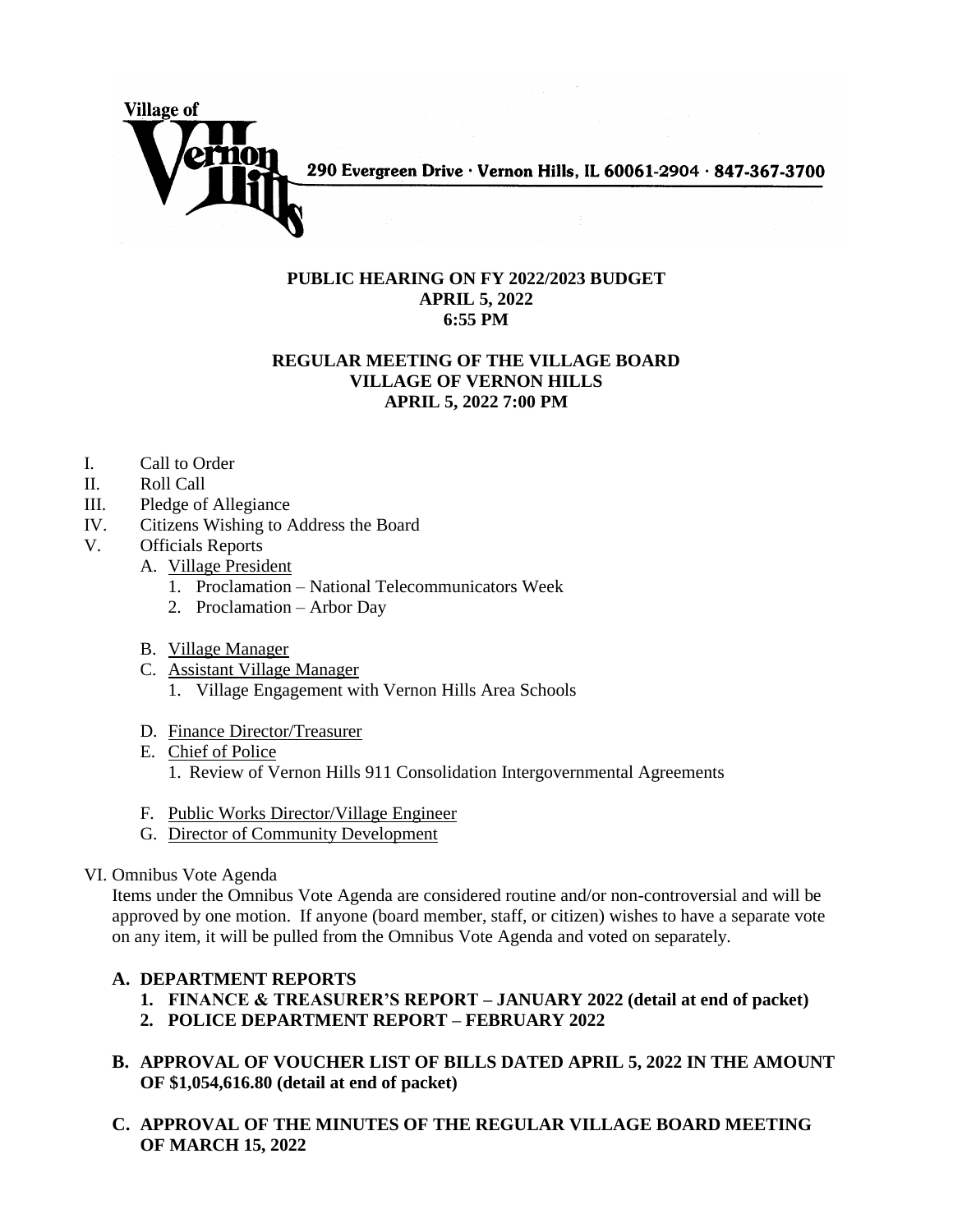- **D. APPROVAL AND PASSAGE OF ORDINANCE 2022-025 AN ORDINANCE APPROVING THE DISPOSITION OF PROPERTY RECOVERED AND/OR TAKEN IN BY THE VERNON HILLS POLICE DEPARTMENT DURING CALENDAR YEARS 2022 AND 2023 PURSUANT TO THE LAW ENFORCEMENT DISPOSITION OF PROPERTY ACT (Chief Kreis)**
- **E. APPROVAL AND PASSAGE OF ORDINANCE 2022-026 AN ORDINANCE AUTHORIZING THE DISPOSITION OF VILLAGE PROPERTY (Chief Kreis)**
- **F. APPROVAL AND PASSAGE OF ORDINANCE 2022-027 AN ORDINANCE AWARDING THE 2022 JOINT BID ROAD REHABILITATION TO PETER BAKER & SONS COMPANY FOR AN AMOUNT NOT TO EXCEED \$1,200,000.00 (PW Dir Brown)**
- **G. APPROVAL AND PASSAGE OF ORDINANCE 2022-028 AN ORDINANCE WAIVING THE COMPETITIVE BIDDING PROCESS AND AUTHORIZING A CONTRACT WITH AQUASTONIA TO MAKE REPAIRS TO THE EXISTING WATERFALL FEATURE AT THE ARBORTHEATER FOR AN AMOUNT NOT TO EXCEED \$46,233 (PW Dir Brown)**
- **H. APPROVAL AND PASSAGE OF ORDINANCE 2022-029 AN ORDINANCE AUTHORIZING A FIFTH YEAR CONTRACT RENEWAL WITH BLUESTEM ECOLOGICAL SERVICES COMPANY TO PERFORM NATIVE STEWARDSHIP SERVICES FOR THE 2022 SEASON IN AN AMOUNT NOT TO EXCEED \$120,000 (PW Dir Brown)**
- **I. APPROVAL AND PASSAGE OF ORDINANCE 2022-030 AN ORDINANCE AUTHORIZING A SECOND-YEAR RENEWAL OF THE BITUMINOUS PAVEMENT PATCHING MULTI-YEAR CONTRACT WITH CHICAGOLAND PAVING CONTRACTORS, INC. FOR AN AMOUNT NOT TO EXCEED \$100,000 (PW Dir Brown)**
- **J. APPROVAL AND PASSAGE OF ORDINANCE 2022-031 AN ORDINANCE AUTHORIZING THE APPROVAL OF A SECOND-YEAR CONTRACT RENEWAL WITH CORRECTIVE ASPHALT MATERIALS, LLC (CAM) TO APPLY RECLAMITE MALTENE BASED REJUVENATING AGENT ON VILLAGE STREETS FOR AN AMOUNT NOT TO EXCEED \$55,000 (PW Dir Brown)**
- **K. APPROVAL AND PASSAGE OF ORDINANCE 2022-032 AN ORDINANCE AUTHORIZING A SECOND-YEAR RENEWAL CONTRACT WITH SUPERIOR ROAD STRIPING FOR THE 2022 THERMOPLASTIC PAVEMENT LANE MARKING PROGRAM FOR AN AMOUNT NOT TO EXCEED \$55,000 (PW Dir Brown)**
- **L. APPROVAL AND PASSAGE OF ORDINANCE 2022-033 AN ORDINANCE AUTHORIZING EXPENDITURES OVER \$25,000 TO FLECK'S LANDSCAPING FOR THE 2022 GENERAL MOWING OF VILLAGE PROPERTY FOR AN AMOUNT NOT TO EXCEED \$95,630 (PW Dir Brown)**
- **M. APPROVAL AND PASSAGE OF ORDINANCE 2022-034 AN ORDINANCE AUTHORIZING EXPENDITURES OVER \$25,000 TO BALANCED ENVIRONMENTS, INC. FOR THE 2022 SPECIALIZED LANDSCAPE MOWING AND MAINTENANCE OF VILLAGE PROPERTY FOR AN AMOUNT NOT TO EXCEED \$78,370 (PW Dir Brown)**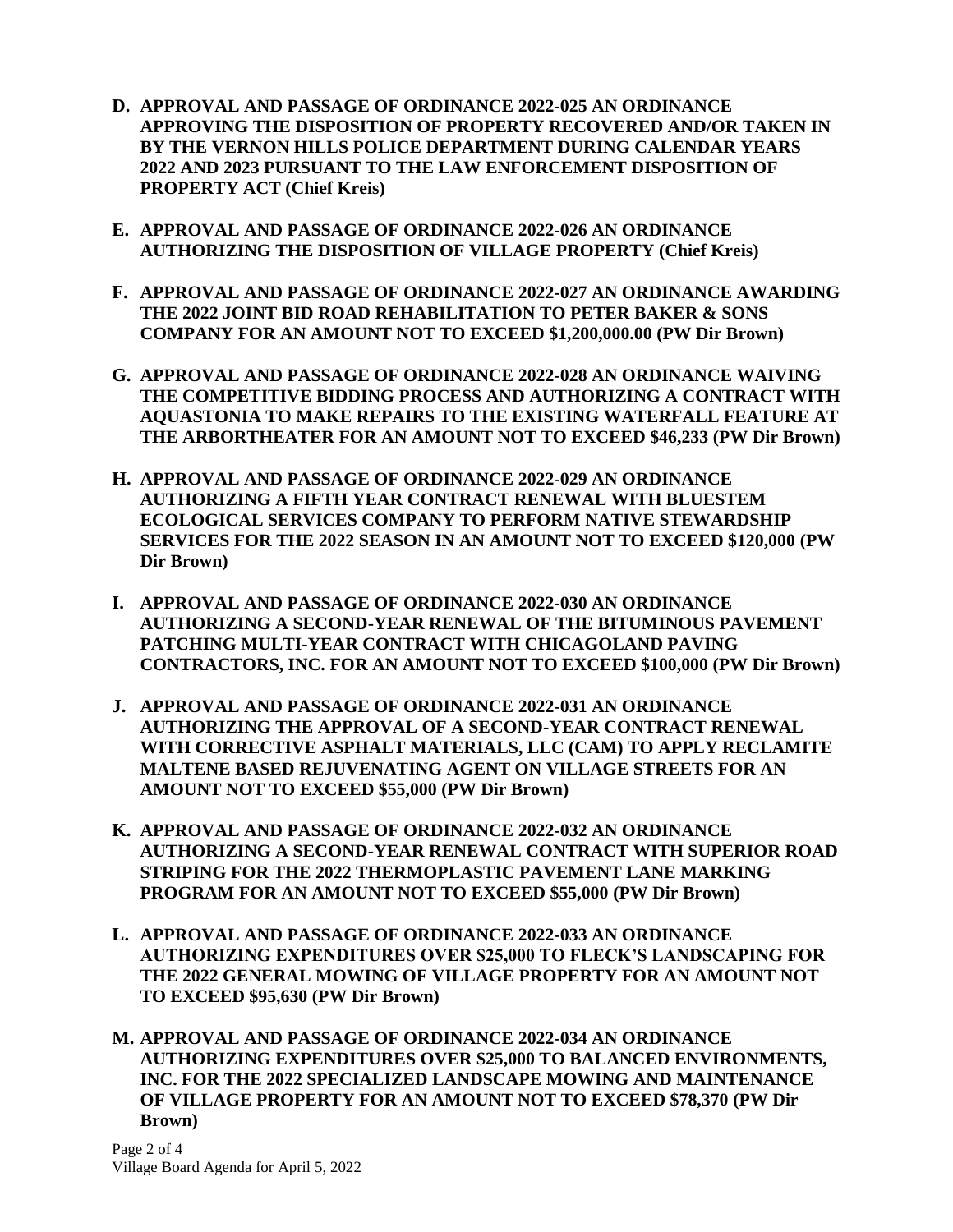- **N. APPROVAL AND PASSAGE OF ORDINANCE 2022-035 AN ORDINANCE AUTHORIZING A FIRST YEAR RENEWAL WITH TKG ENVIRONMENTAL SERVICES GROUP FOR CONTRACTUAL STREET SWEEPING SERVICES FOR AN AMOUNT NOT TO EXCEED \$60,000 (PW Dir Brown)**
- **O. APPROVAL AND PASSAGE OF ORDINANCE 2022-036 AN ORDINANCE AUTHORIZING THE APPROVAL OF A CONTRACT WITH PATRIOT PAVEMENT, INC. FOR THE 2022 CRACK SEALING PROGRAM FOR AN AMOUNT NOT TO EXCEED \$25,000 (PW Dir Brown)**
- **P. APPROVAL AND PASSAGE OF ORDINANCE 2022-037 AN ORDINANCE AUTHORIZING A THIRD YEAR CONTRACT RENEWAL WITH SCHROEDER & SCHROEDER INC. FOR THE 2022 SIDEWALK & CURB CONCRETE REHABILITATION PROGRAM FOR AN AMOUNT NOT TO EXCEED \$115,000 (PW Dir Brown)**
- **Q. APPROVAL AND PASSAGE OF ORDINANCE 2022-038 AN ORDINANCE AUTHORIZING A FOURTH YEAR RENEWAL FOR AQUATIC WEED AND ALGAE CONTROL SERVICES OF VARIOUS PONDS WITH CLARKE AQUATIC SERVICES, INC. FOR AN AMOUNT NOT TO EXCEED \$33,000 (PW Dir Brown)**
- **R. APPROVAL AND PASSAGE OF ORDINANCE 2022-039 AN ORDINANCE AUTHORIZING A FIRST YEAR RENEWAL CONTRACT WITH CTR SYSTEMS, INC. TO PERFORM THE 2022 CLOSED CIRCUIT TELEVISION (CCTV) INSPECTION OF STORM SEWERS 8 INCH TO 42 INCH DIAMETER AND STORM SEWER PIPE AND STRUCTURE CLEANING FOR AN AMOUNT NOT TO EXCEED \$44,000 (PW Dir Brown)**
- **S. APPROVAL AND PASSAGE OF ORDINANCE 2022-040 AN ORDINANCE AUTHORIZING APPROVAL OF EXPENDITURES TO CURRIE MOTORS FOR THE PURCHASE OF THREE (3) 2022 FORD UTILITY INTERCEPTORS IN AN AMOUNT NOT TO EXCEED \$106,683 (PW Dir Brown)**
- **T. APPROVAL AND PASSAGE OF ORDINANCE 2022-041 AN ORDINANCE DECLARING CERTAIN VILLAGE EQUIPMENT TO BE SURPLUS AND HAVING LITTLE OR NO VALUE TO DISPOSE OF IN AN APPROPRIATE MANNER (PW Dir Brown)**
- **U. APPROVAL AND PASSAGE OF ORDINANCE 2022-042 AN ORDINANCE DECLARING CERTAIN VILLAGE PROPERTY TO BE SURPLUS AND PROVIDING FOR THE SALE BY PUBLIC OR INTERNET AUCTION (PW Dir Brown)**
- **V. APPROVAL AND PASSAGE OF ORDINANCE 2022-043 AN ORDINANCE OF THE VILLAGE OF VERNON HILLS REGARDING THE DELIVERY OF ALCOHOLIC LIQUOR (Attorney Ferolo)**
- **W. APPROVAL AND PASSAGE OF RESOLUTION 2022-007 A RESOLUTION AUTHORIZING AN INTERGOVERNMENTAL AGREEMENT BETWEEN THE VILLAGE OF VERNON HILLS AND THE COUNTRYSIDE FIRE PROTECTION**